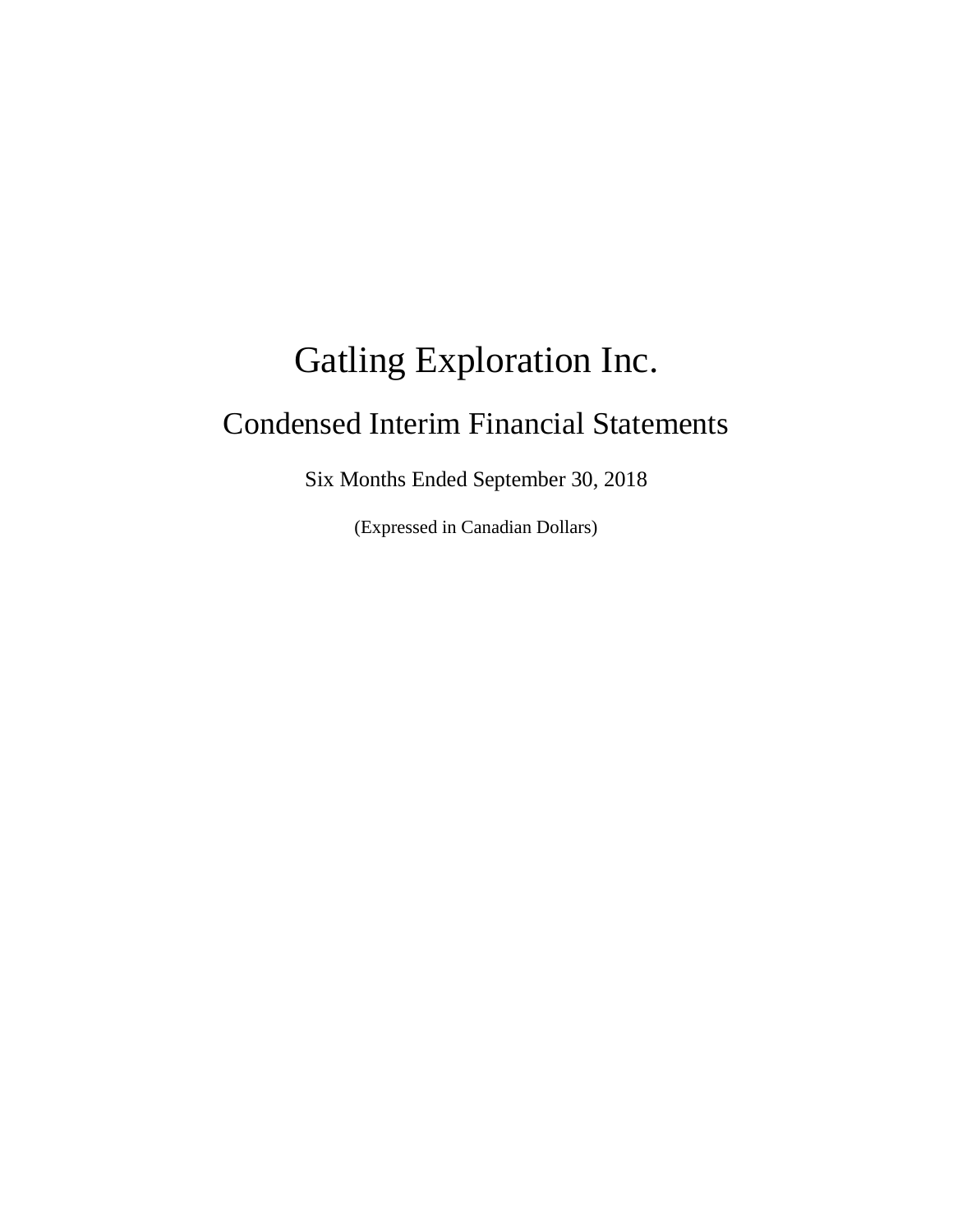## Gatling Exploration Inc.

Six Months Ended September 30, 2018

| <b>INDEX</b>                                              | Page           |
|-----------------------------------------------------------|----------------|
| <b>Condensed Interim Financial Statements</b>             |                |
| Notice of No Auditor Review                               |                |
| <b>Condensed Interim Statements of Financial Position</b> | 1              |
| Condensed Interim Statements of Comprehensive Loss        | 2              |
| Condensed Interim Statements of Changes in Equity         | 3              |
| <b>Condensed Interim Statements of Cash Flows</b>         | $\overline{4}$ |
| Notes to the Condensed Interim Financial Statements       | $5-18$         |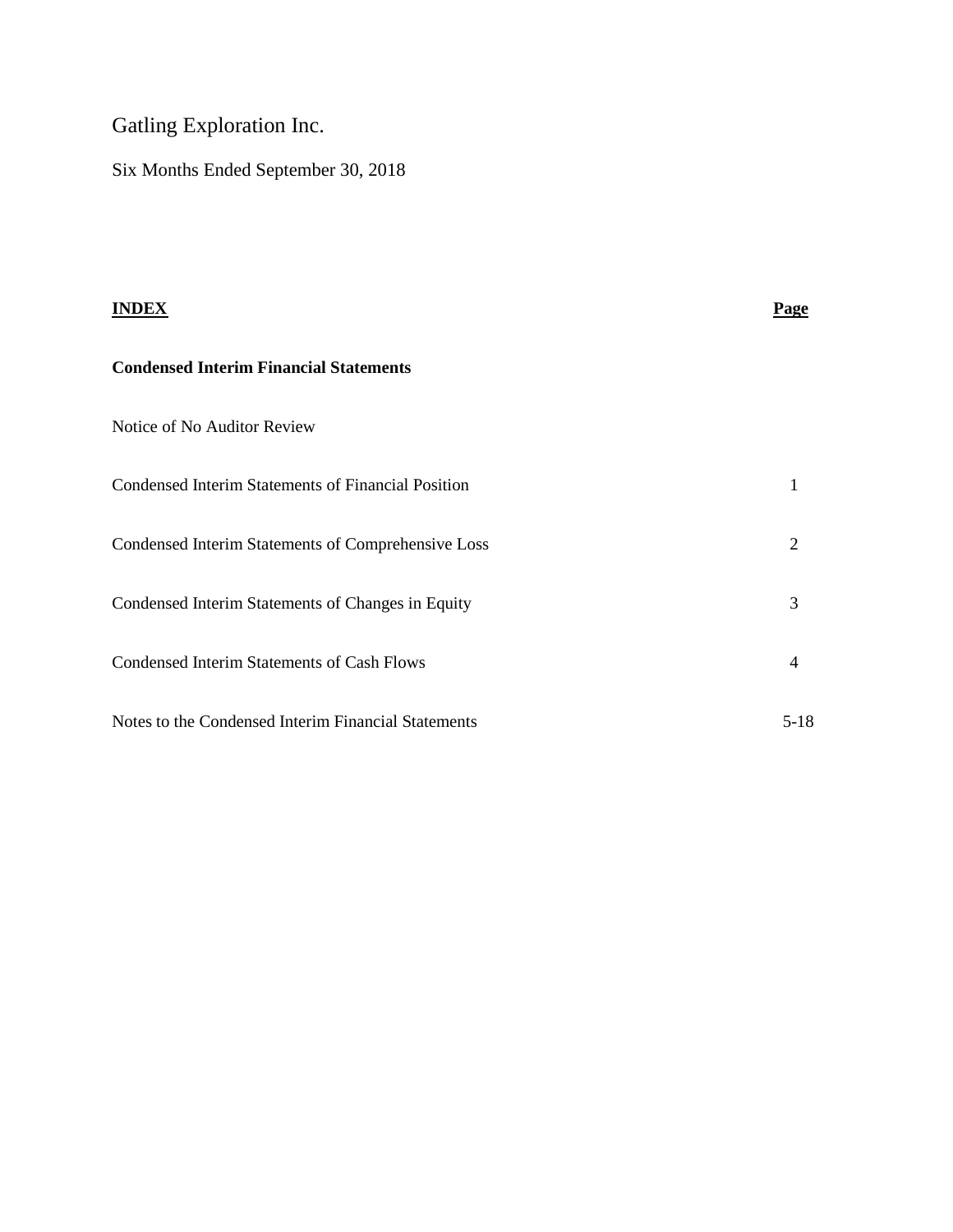#### **NOTICE OF NO AUDITOR REVIEW OF CONDENSED INTERIM FINANCIAL STATEMENTS**

Under National Instrument 51-102, Part 4, subsection 4.3(3) (a), if an auditor has not performed a review of the condensed interim financial statements they must be accompanied by a notice indicating that the condensed interim financial statements have not been reviewed by an auditor.

The accompanying unaudited condensed interim financial statements of the Company have been prepared by and are the responsibility of the Company's management.

The Company's independent auditor has not performed a review of these condensed interim financial statements in accordance with standards established by the Chartered Professional Accountants of Canada for a review of condensed interim financial statements by an entity's auditor.

November 28, 2018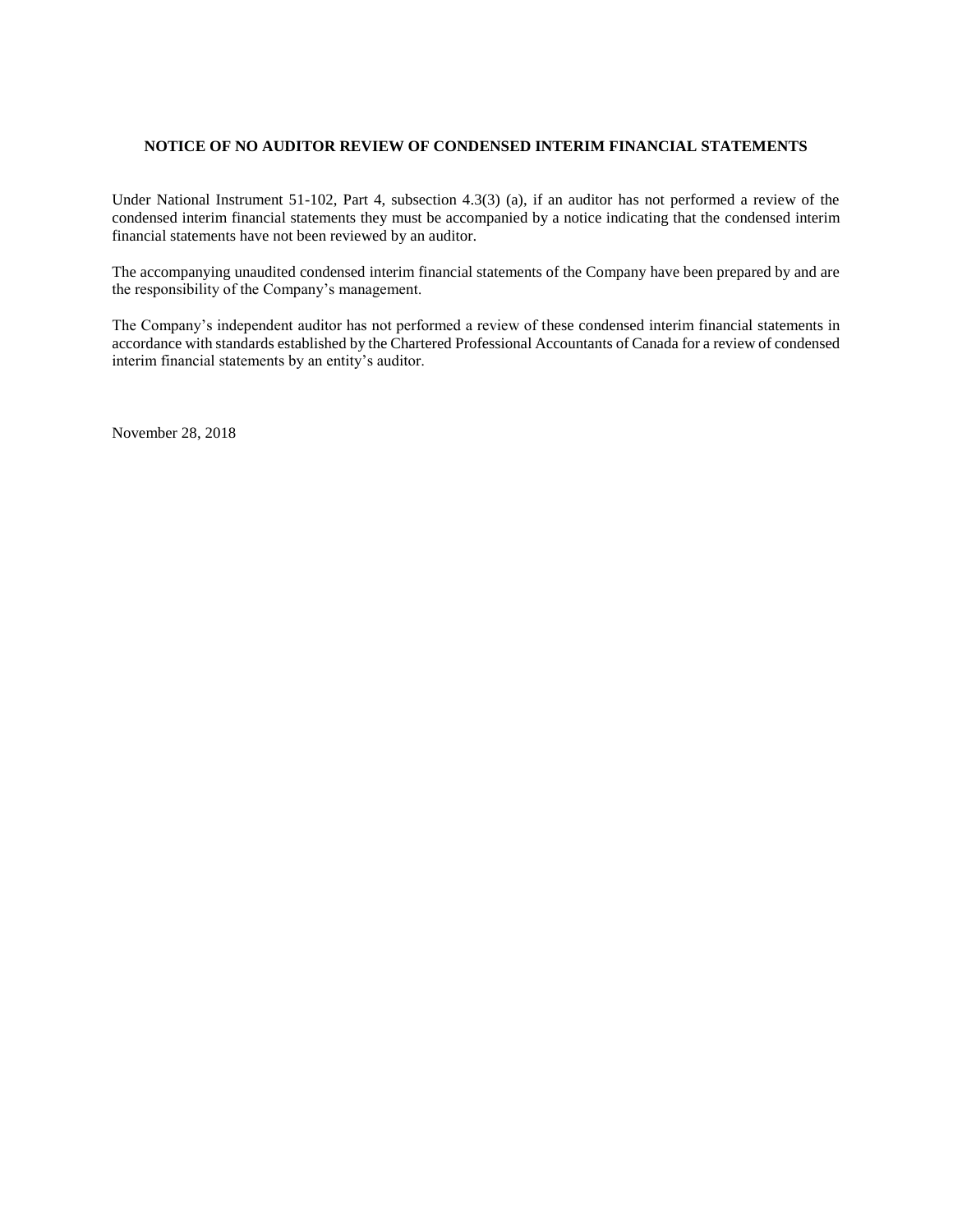### Gatling Exploration Inc. Condensed Interim Statements of Financial Position (Expressed in Canadian Dollars)

|                                                     | September 30,<br>2018 |            |    | March 31,<br>2018 |  |  |
|-----------------------------------------------------|-----------------------|------------|----|-------------------|--|--|
| <b>Assets</b>                                       |                       |            |    |                   |  |  |
| <b>Current</b>                                      |                       |            |    |                   |  |  |
| Cash and cash equivalents                           | $\mathbb{S}$          | 6,809,762  | \$ |                   |  |  |
| Receivables                                         |                       | 1,948      |    |                   |  |  |
|                                                     |                       | 6,811,710  |    |                   |  |  |
| <b>Equipment</b> (note 7)                           |                       | 155,387    |    |                   |  |  |
| <b>Exploration &amp; Evaluation Assets (note 8)</b> |                       | 5,703,817  |    | 5,633,182         |  |  |
|                                                     | \$                    | 12,670,914 | \$ | 5,633,182         |  |  |
| <b>Liabilities</b>                                  |                       |            |    |                   |  |  |
| <b>Current</b>                                      |                       |            |    |                   |  |  |
| Accounts payable and accrued liabilities            | $\mathbb{S}$          | 32,751     | \$ |                   |  |  |
|                                                     |                       | 32,751     |    |                   |  |  |
| <b>Shareholders' Equity</b>                         |                       |            |    |                   |  |  |
| <b>Share Capital</b> (note 10)                      |                       | 13,409,080 |    |                   |  |  |
| <b>Contributed Surplus</b>                          |                       |            |    | 6,178,441         |  |  |
| <b>Deficit</b>                                      |                       | (770, 917) |    | (545, 259)        |  |  |
|                                                     |                       | 12,638,163 |    | 5,633,182         |  |  |
|                                                     | \$                    | 12,670,914 | \$ | 5,633,182         |  |  |
|                                                     |                       |            |    |                   |  |  |

**Going Concern** (note 2) **Subsequent Events** (note 12)

Approved on behalf of the Board:

 *"Richard Boulay" "Nav Dhaliwal"*

Richard Boulay Nav Dhaliwal

……………………………… Director ……………………………… Director

The accompanying notes are an integral part of these condensed interim financial statements.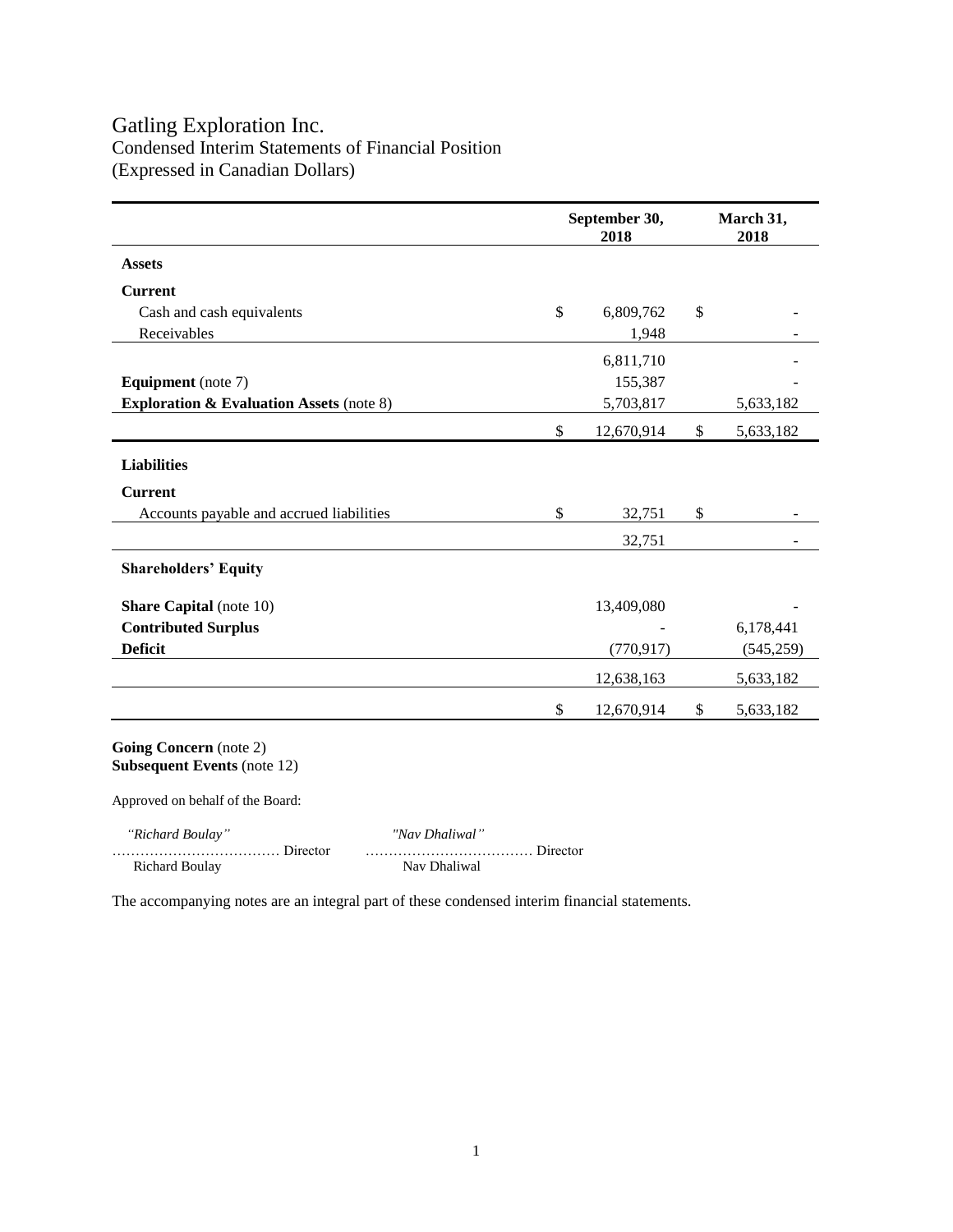## Gatling Exploration Inc. Condensed Interim Statements of Comprehensive Loss (Expressed in Canadian Dollars)

|                                                                                                     | <b>Three Months Ended</b> |            |                       | <b>Six Months Ended</b> |                       |            |                       |            |
|-----------------------------------------------------------------------------------------------------|---------------------------|------------|-----------------------|-------------------------|-----------------------|------------|-----------------------|------------|
|                                                                                                     | September 30,<br>2018     |            | September 30,<br>2017 |                         | September 30,<br>2018 |            | September 30,<br>2017 |            |
| <b>Expenses</b>                                                                                     |                           |            |                       |                         |                       |            |                       |            |
| Consulting fees                                                                                     | \$                        | 39,067     | <sup>\$</sup>         | 12,442                  | \$                    | 54,386     | \$                    | 25,715     |
| Management and director fees (note 9)                                                               |                           | 15,800     |                       | 3,300                   |                       | 19,100     |                       | 16,600     |
| Office and general                                                                                  |                           | 2,733      |                       | 3,549                   |                       | 5,589      |                       | 10,055     |
| Professional fees (note 9)                                                                          |                           | 14,629     |                       | 2,936                   |                       | 24,706     |                       | 5,752      |
| Rent                                                                                                |                           | 2,420      |                       | 1,072                   |                       | 5,247      |                       | 3,496      |
| Share-based payments (note 9)<br>Shareholder communications and                                     |                           |            |                       | 748                     |                       |            |                       | 86,036     |
| investor relations                                                                                  |                           | 43,414     |                       | 11,081                  |                       | 59,620     |                       | 28,208     |
| Transfer agent and filings fees                                                                     |                           | 37,810     |                       | 225                     |                       | 38,087     |                       | 716        |
| Travel                                                                                              |                           | 8,247      |                       | 2,437                   |                       | 18,923     |                       | 10,514     |
| Net and Comprehensive Loss for the<br><b>Period</b>                                                 | \$                        | (164, 120) | \$                    | (37,790)                | \$                    | (225, 658) | \$                    | (187,092)  |
| <b>Basic and Diluted Loss Per Share</b>                                                             | \$                        | (0.03)     | \$                    | (0.00)                  | \$                    | (0.04)     | \$                    | (0.01)     |
| <b>Weighted Average Number of</b><br><b>Common Shares Outstanding -</b><br><b>Basic and Diluted</b> |                           | 5,098,959  |                       | 27,092,177              |                       | 5,098,959  |                       | 25,074,662 |

The accompanying notes are an integral part of these condensed interim financial statements.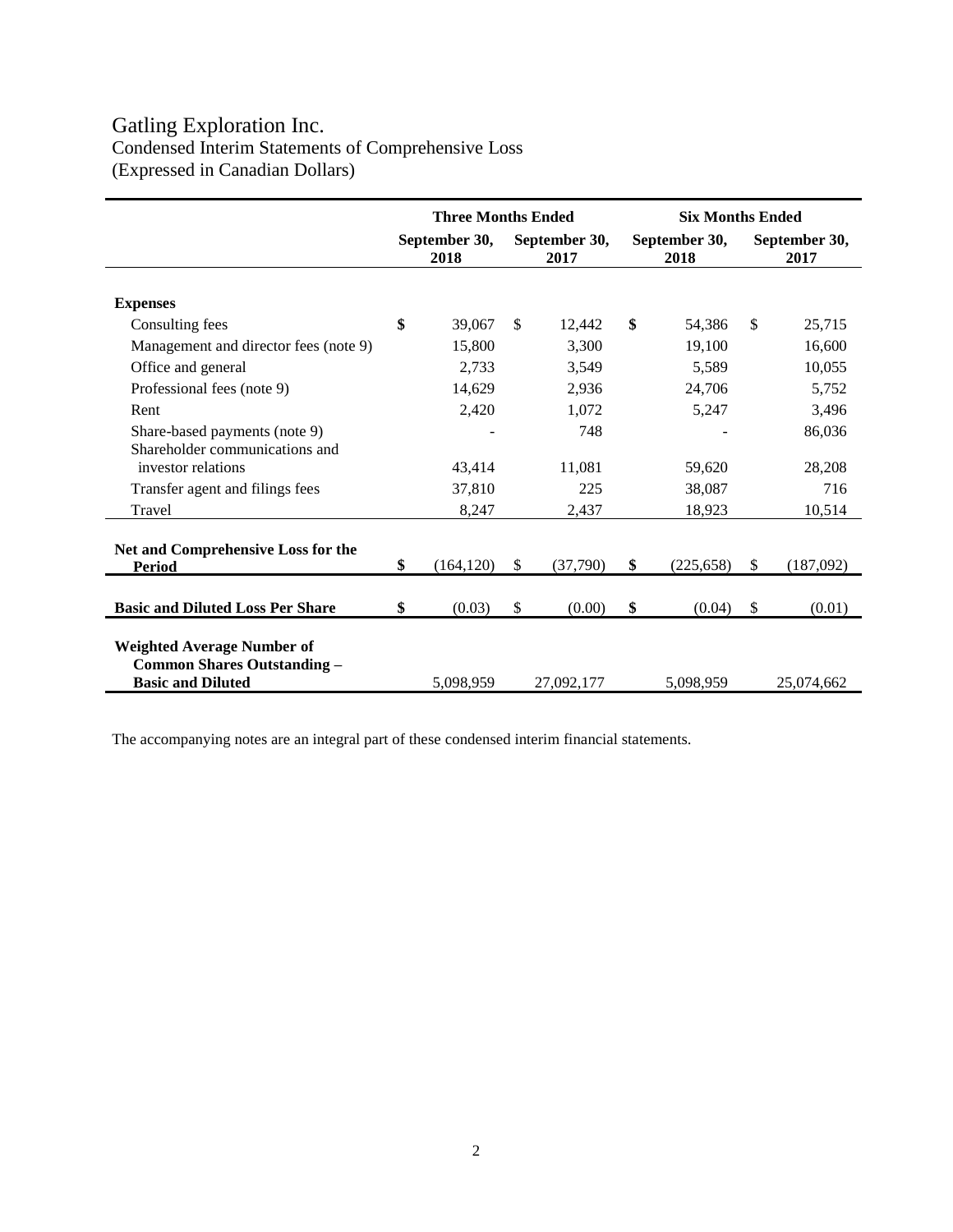## Gatling Exploration Inc. Condensed Interim Statements of Changes in Equity (Expressed in Canadian Dollars)

|                                                   |               | <b>Share Capital</b> |                    |    |                |                  |
|---------------------------------------------------|---------------|----------------------|--------------------|----|----------------|------------------|
|                                                   | Number of     |                      | <b>Contributed</b> |    |                |                  |
|                                                   | <b>Shares</b> | <b>Share Capital</b> | <b>Surplus</b>     |    | <b>Deficit</b> | <b>Total</b>     |
|                                                   |               |                      |                    |    |                |                  |
| Balance, March 31, 2017                           | ۰             | S                    | 5,659,320          | \$ | (177, 775)     | \$<br>5,481,545  |
| Funding provided by and expenses paid by Bonterra |               |                      | 192,521            |    |                | 192,521          |
| Net loss and comprehensive loss for period        |               |                      |                    |    | (187,092)      | (187,092)        |
|                                                   |               |                      |                    |    |                |                  |
| Balance, September 30, 2017                       |               |                      | 5,851,841          |    | (364, 867)     | 5,486,974        |
| Funding provided by and expenses paid by Bonterra |               |                      | 326,600            |    |                | 326,600          |
| Net loss and comprehensive loss for period        |               |                      |                    |    | (180, 392)     | (180, 392)       |
|                                                   |               |                      |                    |    |                |                  |
| Balance, March 31, 2018                           |               |                      | 6,178,441          |    | (545, 259)     | 5,633,182        |
| Funding provided by and expenses paid by Bonterra |               |                      | 230,639            |    |                | 230,639          |
| Net loss and comprehensive loss for period        |               |                      |                    |    | (166,778)      | (166,778)        |
|                                                   |               |                      |                    |    |                |                  |
| Balance, September 23, 2018                       |               |                      | 6,409,080          |    | (712,037)      | 5,697,043        |
| Shares issued as part of the Arrangement (note 1) | 33,426,512    | 13,409,080           | (6,409,080)        |    |                | 7,000,000        |
| Net loss and comprehensive loss for period        |               |                      |                    |    | (58, 880)      | (58, 880)        |
|                                                   |               |                      |                    |    |                |                  |
| Balance, September 30, 2018                       | 33,426,512    | 13,409,080           | \$                 | S. | (770, 917)     | \$<br>12,638,163 |

The accompanying notes are an integral part of these condensed interim financial statements.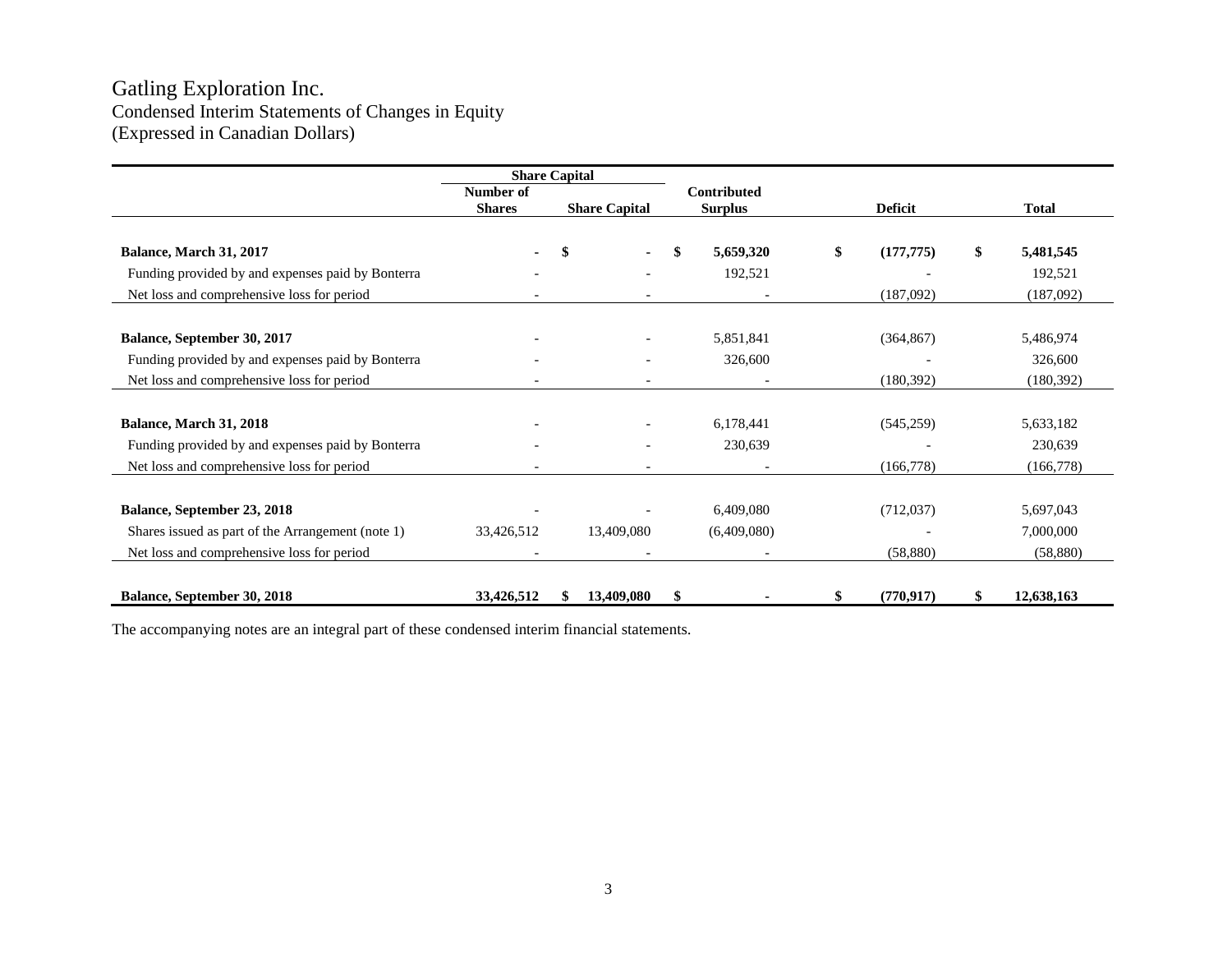## Gatling Exploration Inc.

Condensed Interim Statements of Cash Flows For the Six Months Ended September 30, (Expressed in Canadian Dollars)

|                                                                       |              | 2018       | 2017            |
|-----------------------------------------------------------------------|--------------|------------|-----------------|
| <b>Operating Activities</b>                                           |              |            |                 |
| Net loss for the period                                               | \$           | (225, 658) | \$<br>(187,092) |
| Changes in non-cash working capital                                   |              |            |                 |
| Receivables                                                           |              | (1,948)    |                 |
| Accounts payable and accrued liabilities                              |              | 25,977     |                 |
| <b>Cash Used in Operating Activities</b>                              |              | (201, 629) | (187,092)       |
| <b>Investing Activities</b>                                           |              |            |                 |
| Purchase of equipment                                                 |              | (155, 387) |                 |
| Exploration and evaluation expenditures                               |              | (63, 861)  | (5, 429)        |
| <b>Cash Used in Investing Activities</b>                              |              | (219, 248) | (5, 429)        |
| <b>Financing Activities</b>                                           |              |            |                 |
| Cash received as a result of Arrangement                              |              | 7,000,000  |                 |
| Funding provided by Bonterra                                          |              | 230,639    | 192,521         |
| <b>Cash Provided by Financing Activities</b>                          |              | 7,230,639  | 192,521         |
| <b>Inflow of Cash and Cash Equivalents</b>                            |              | 6,809,762  |                 |
| <b>Cash and Cash Equivalents, Beginning of Period</b>                 |              |            |                 |
| <b>Cash and Cash Equivalents, End of Period</b>                       | $\mathbb{S}$ | 6,809,762  | \$              |
|                                                                       |              |            |                 |
| <b>Supplemental Disclosure with Respect to Cash Flows</b>             |              | 2018       | 2017            |
| Income tax paid                                                       | \$           |            | \$              |
| Interest received                                                     | \$           |            | \$              |
| Exploration & evaluation assets included accounts payable and accrued |              |            |                 |

The accompanying notes are an integral part of these condensed interim financial statements.

liabilities (closing)  $\qquad$   $\qquad$   $\qquad$   $\qquad$   $\qquad$   $\qquad$   $\qquad$   $\qquad$   $\qquad$   $\qquad$   $\qquad$   $\qquad$   $\qquad$   $\qquad$   $\qquad$   $\qquad$   $\qquad$   $\qquad$   $\qquad$   $\qquad$   $\qquad$   $\qquad$   $\qquad$   $\qquad$   $\qquad$   $\qquad$   $\qquad$   $\qquad$   $\qquad$   $\qquad$   $\qquad$   $\qquad$   $\qquad$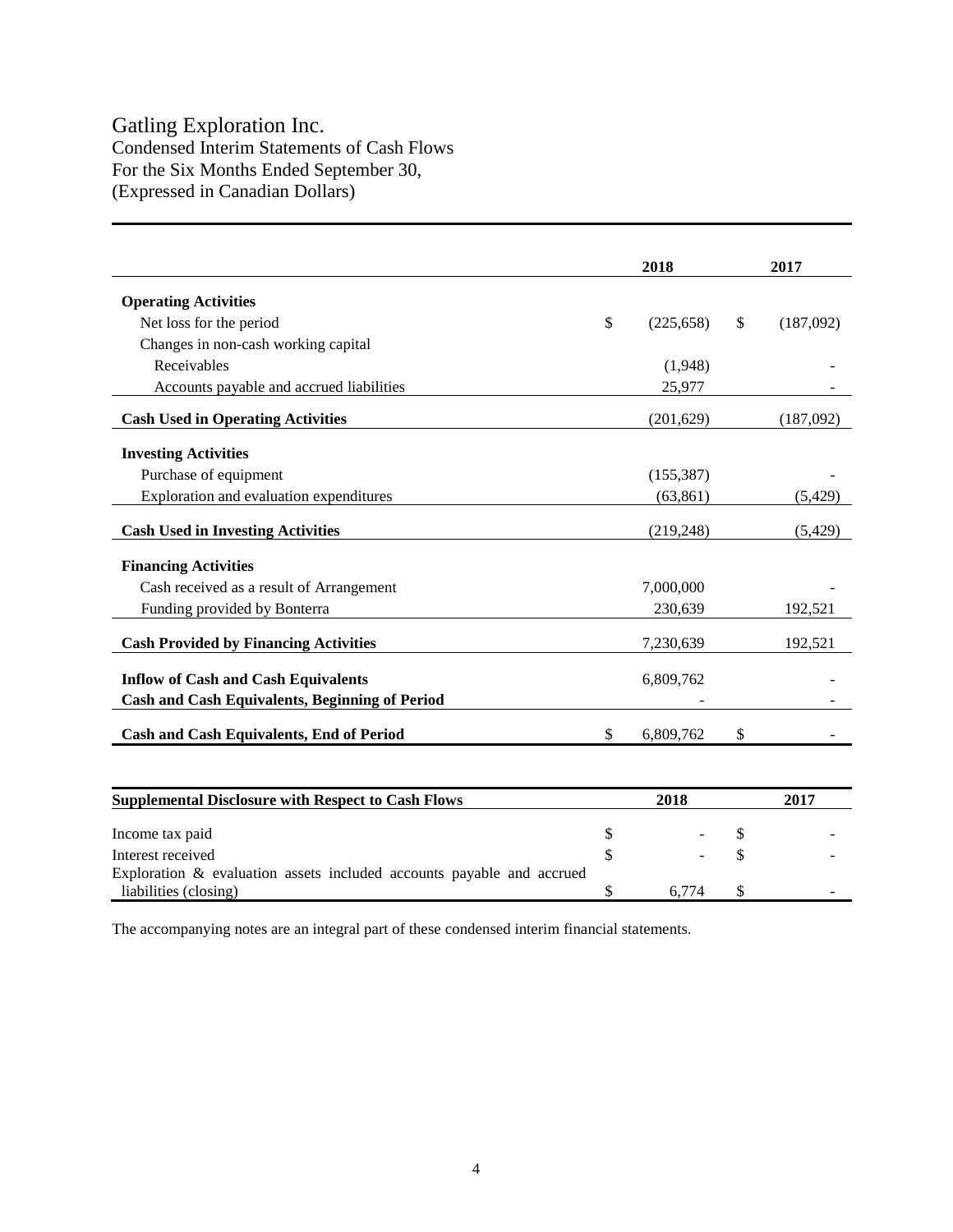#### **1. NATURE OF OPERATIONS AND CONTINUANCE OF OPERATIONS**

Gatling Exploration Inc. (the "Company") is an exploration stage company incorporated on August 2, 2018, under the laws of the province of British Columbia, Canada. Its principal business activity is the acquisition, exploration and evaluation of mineral properties located in the province of Ontario, Canada. The Company's common shares are traded on the TSX Venture Exchange ("TSX-V") under the symbol "GTR". The Company's head office and principal business address is 1680 – 200 Burrard Street, Vancouver, British Columbia, Canada, V6C 3L6. The Company's registered and records office is 1000 – 840 Howe Street, Vancouver, British Columbia, Canada, V6Z 2M1.

On September 24, 2018, Bonterra Resources Inc. ("Bonterra") completed a plan of arrangement (the "Arrangement") whereby Bonterra spun out its Larder Lake Project assets of \$5,697,043 and cash of \$7,000,000 in order to create a new exploration company (the Company), by way of plan of arrangement under the Business Corporations Act (British Columbia). Each holder of common shares of Bonterra received one common share of the Company for each seven common shares of Bonterra held.

#### **2. GOING CONCERN**

These condensed interim financial statements (the "financial statements") have been prepared on the basis of accounting principles applicable to a going concern, which assumes that the Company will continue in operation for the foreseeable future and will be able to realize its assets and discharge its liabilities in the normal course of operations.

The Company's ability to continue its operations and to realize assets at their carrying values is dependent upon its ability to fund its existing acquisition and exploration commitments on its exploration and evaluation projects when they come due, which would cease to exist if the Company decides to terminate its commitments, and to cover its operating costs. The Company may be able to generate working capital to fund its operations by the sale of its exploration and evaluation projects or raising additional capital through equity markets. However, there is no assurance it will be able to raise funds in the future. These financial statements do not give effect to any adjustments required to realize its assets and discharge its liabilities in other than the normal course of business and at amounts different from those reflected in the accompanying financial statements.

#### **3. BASIS OF PREPARATION**

a) Statement of compliance

The condensed interim financial statements of the Company have been prepared in accordance with International Accounting Standard 34 *Interim Financial Reporting*.

These condensed interim financial statements were reviewed by the Audit Committee and approved and authorized for issue by the Board of Directors on November 28, 2018.

b) Basis of measurement

These financial statements have been prepared under the historical cost basis, except for financial instruments classified as available-for-sale ("AFS") and fair value through profit or loss ("FVTPL"). These financial statements have been prepared under the accrual basis of accounting, except for cash flow information.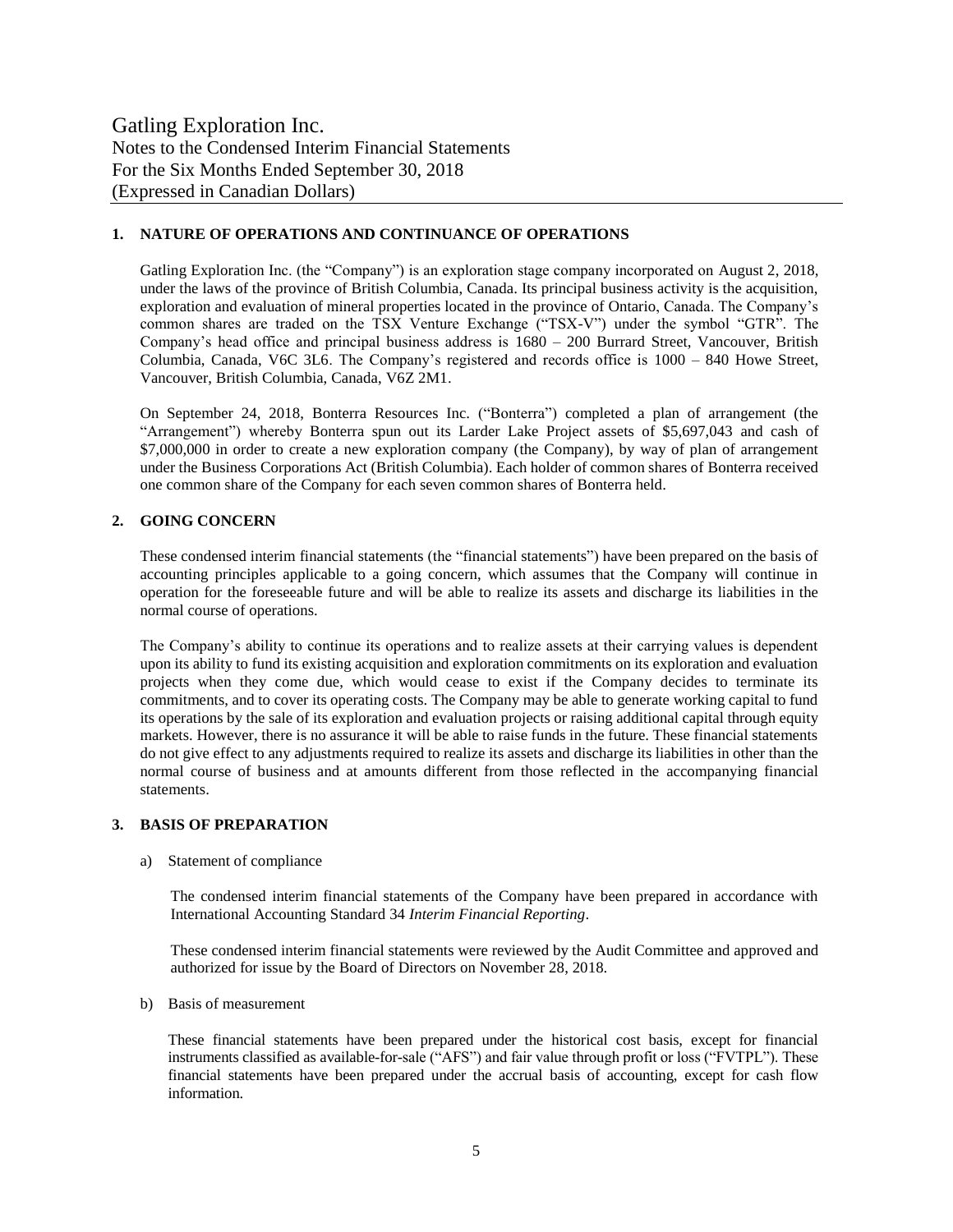#### **3. BASIS OF PRESENTATION** (Continued)

c) Basis of presentation

Prior to September 24, 2018, the historical accounts of the Company were prepared on a carve-out basis from Bonterra, representing the historical operations of the Larder Lake Project since March 16, 2016 (the date of acquisition of the Larder Lake Project by Bonterra) and have been derived from Bonterra's historical accounting records. The historical accounts of the Company reflect the statements of financial position, comprehensive loss, changes in equity and cash flows as if the Larder Lake Project had been an independent operation during the periods reported. The statements of comprehensive loss include an allocation of Bonterra's general and administrative expenses calculated on the basis of the ratio of time spent on the Larder Lake Project as compared to time spent on Bonterra's other exploration and evaluation assets.

#### **4. SIGNIFICANT ACCOUNTING POLICIES**

The accounting policies have been applied consistently throughout by the Company for purposes of these condensed interim financial statements.

a) Cash and cash equivalents

Cash and cash equivalents includes cash on hand, demand deposits with financial institutions, and other short-term, highly liquid investments that are readily convertible to known amounts of cash and subject to an insignificant risk of change in value.

- b) Exploration and evaluation assets
	- *i) Pre-exploration costs*

Pre-exploration costs are expensed in the year in which they are incurred.

*ii) Exploration and evaluation expenditures*

Once the legal right to explore a property has been acquired, costs directly related to exploration and evaluation expenditures are recognized and capitalized, in addition to the acquisition costs. These direct expenditures include such costs as materials used, surveying costs, drilling costs, payments made to contractors and amortization on plant and equipment during the exploration phase. Costs not directly attributable to exploration and evaluation activities, including general administrative overhead costs, are expensed in the year in which they occur.

Mining exploration tax credits for certain exploration expenditures incurred in Quebec and Ontario are treated as a reduction of the exploration and development costs of the respective resource property. The amounts are recorded in the year they are received.

Mineral property acquisition costs and exploration and evaluation expenditures are recorded at cost. When shares are issued as part of mineral property acquisition costs, they are valued at the closing share price on the date of issuance. Payments related to a property acquired under an option or joint venture agreement, where payments are made at the sole discretion of the Company, are recorded upon payment.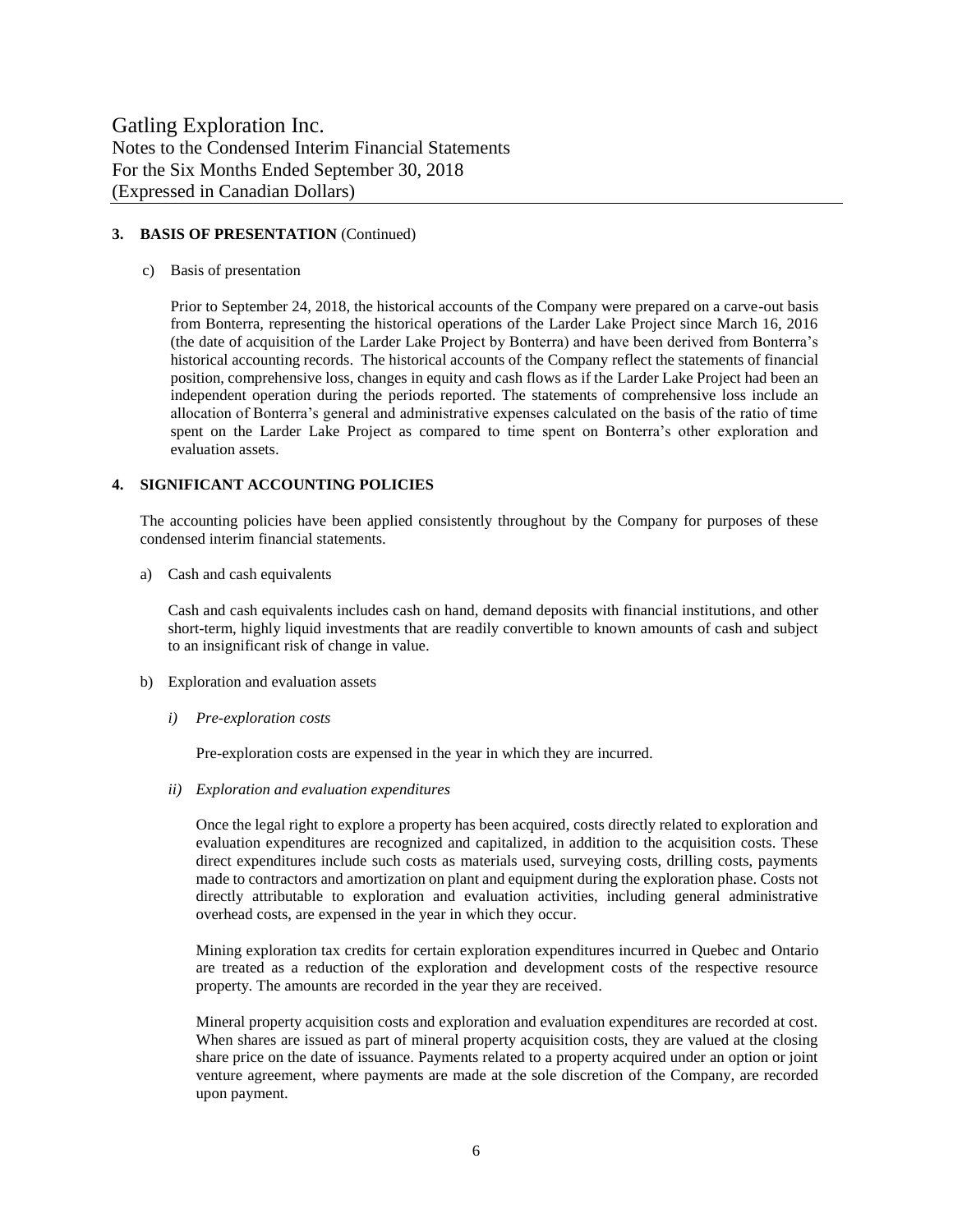#### **4. SIGNIFICANT ACCOUNTING POLICIES** (Continued)

- b) Exploration and evaluation assets (continued)
	- *ii) Exploration and evaluation expenditures* (continued)

The Company may occasionally enter into farm-out arrangements, whereby the Company will transfer part of a mineral interest, as consideration, for an agreement by the transferee to meet certain exploration and evaluation expenditures which would have otherwise been undertaken by the Company. The Company does not record any expenditures made by the farmee on its behalf. Any cash consideration received from the agreement is credited against the costs previously capitalized to the mineral interest given up by the Company, with any excess cash accounted for as a gain on disposal.

Once the technical feasibility and commercial viability of extracting the mineral resource has been determined, the property is considered to be a mine under development and is classified as 'mines under construction'. Exploration and evaluation assets are tested for impairment before the assets are transferred to development properties.

As the Company currently has no operational income, any incidental revenues earned in connection with exploration activities are applied as a reduction to capitalized exploration and evaluation assets.

Exploration and evaluation assets are classified as intangible.

*iii) Decommissioning liabilities* 

An obligation to incur decommissioning and site rehabilitation costs occurs when environmental disturbance is caused by exploration, evaluation, development or ongoing production.

Decommissioning and site rehabilitation costs arising from the installation of plant and other site preparation work, discounted to their net present value, are provided when the obligation to incur such costs arises and are capitalized into the cost of the related asset. These costs are charged against operations through amortization of the asset and unwinding of the discount on the provision.

Amortization is included in operating costs while the unwinding of the discount is included as a financing cost. Changes in the measurement of a liability relating to the decommissioning or site rehabilitation of plant and other site preparation work are added to, or deducted from, the cost of the related asset and charged against operating profit or loss. The discount rate used to measure the net present value of the obligations is the pre-tax rate that reflects the current market assessment of the time value of money and the risks specific to the obligation.

The costs for the restoration of site damage, which arises during production, are provided at their net present values and charged against operations as extraction progresses.

c) Impairment of non-financial assets

Impairment tests on intangible assets with indefinite useful economic lives are undertaken annually at every reporting period. Other non-financial assets are subject to impairment tests whenever events or changes in circumstances indicate that their carrying amount may not be recoverable and at least annually. Where the carrying value of an asset exceeds its recoverable amount, which is the higher of value in use and fair value less costs to sell, the asset is written down accordingly.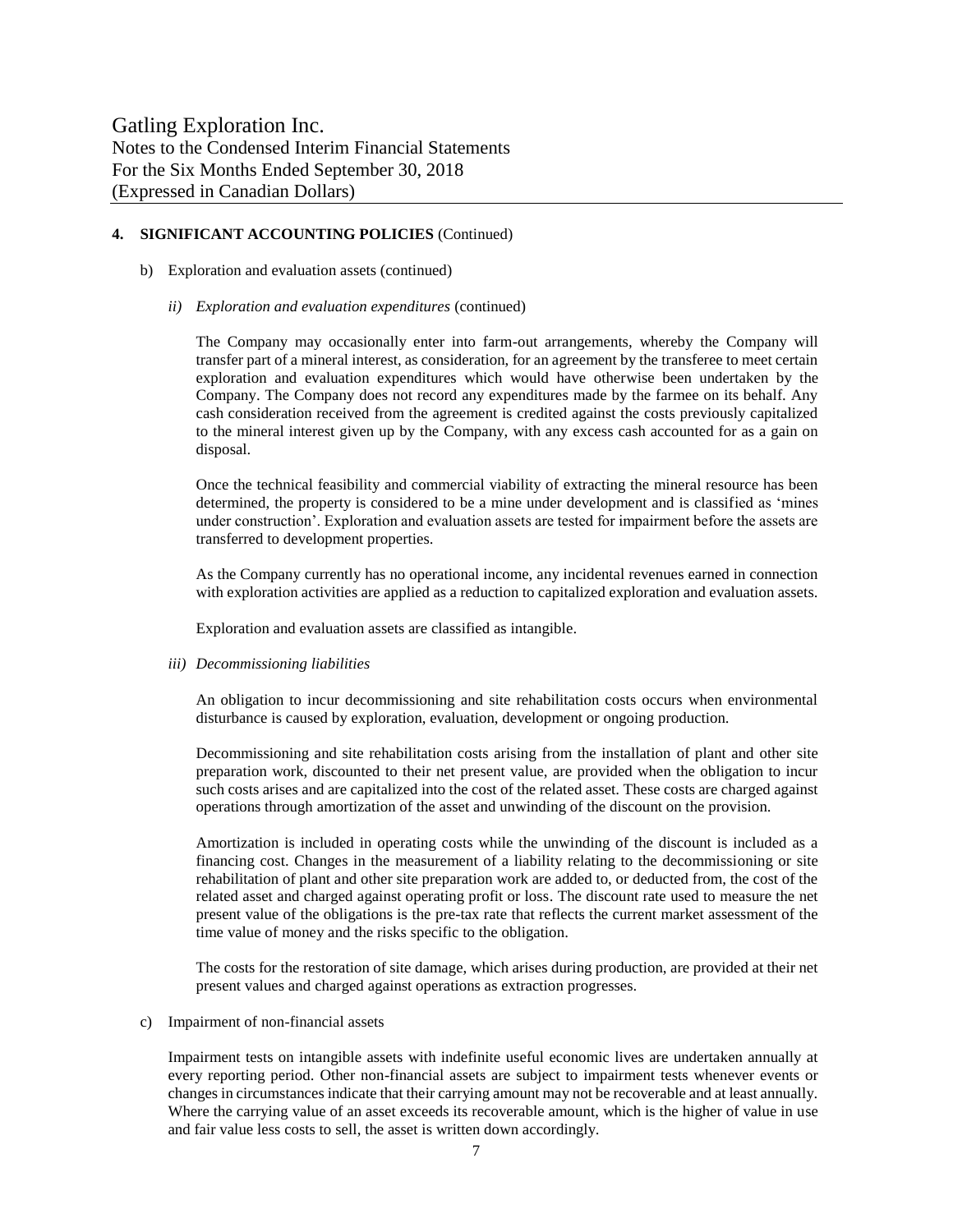#### **4. SIGNIFICANT ACCOUNTING POLICIES** (Continued)

c) Impairment of non-financial assets (continued)

Where it is not possible to estimate the recoverable amount of an individual asset, the impairment test is carried out on the asset's cash-generating unit, which is the lowest group of assets in which the asset belongs for which there are separately identifiable cash inflows that are largely independent of the cash inflows from other assets. The Company has one cash-generating unit for which impairment testing is performed.

An impairment loss is charged to profit or loss, except to the extent they reverse gains previously recognized in accumulated other comprehensive income/loss.

d) Financial instruments

The Company adopted all of the requirements of IFRS 9 *Financial Instruments* ("IFRS 9") as of April 1, 2018. The change did not impact the carrying value of any financial assets or financial liabilities on the transition date. The impact on the classification and measurement of its financial instruments is set out below.

IFRS 9 includes finalized guidance on the classification and measurement of financial assets. Under IFRS 9, financial assets are classified and measured either at amortized cost, fair value through other comprehensive income ("FVOCI") or fair value through profit or loss ("FVTPL") based on the business model in which they are held and the characteristics of their contractual cash flows. IFRS 9 largely retains the existing requirements in IAS 39 *Financial Instruments: Recognition and Measurement* ("IAS 39"), for the classification and measurement of financial liabilities.

All financial assets not classified at amortized cost or FVOCI are measured at FVTPL. On initial recognition, the Company can irrevocably designate a financial asset at FVTPL if doing so eliminates or significantly reduces an accounting mismatch.

A financial asset is measured at amortized cost if it meets both of the following conditions and is not designated at FVTPL:

- It is held within a business model whose objective is to hold the financial asset to collect the contractual cash flows associated with the financial asset instead of selling the financial asset for a profit or loss;
- Its contractual terms give rise to cash flows that are solely payments of principal and interest.

All financial instruments are initially recognized at fair value on the statement of financial position. Subsequent measurement of financial instruments is based on their classification. Financial assets and liabilities classified at FVTPL are measured at fair value with changes in those fair values recognized in the statement of loss and comprehensive loss for the period. Financial assets classified at amortized cost and financial liabilities are measured at amortized cost using the effective interest method.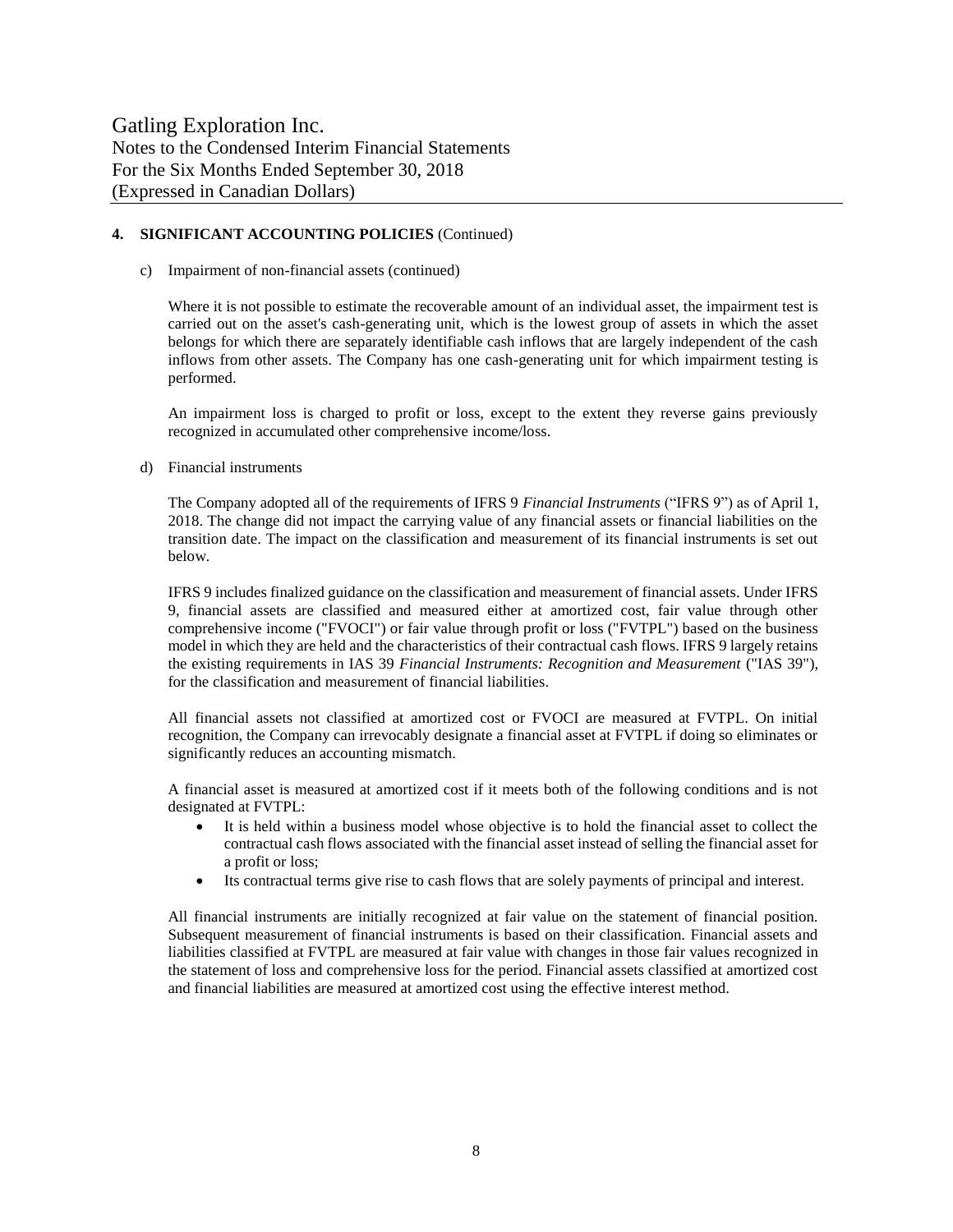#### **4. SIGNIFICANT ACCOUNTING POLICIES** (Continued)

#### d) Financial instruments (continued)

The following table summarizes the classification and measurement changes under IFRS 9 for each financial instrument:

| <b>Classification</b>     | <b>IAS 39</b>                                                                                        | <b>IFRS</b> 9  |  |
|---------------------------|------------------------------------------------------------------------------------------------------|----------------|--|
|                           |                                                                                                      |                |  |
| Cash and cash equivalents | <b>FVTPL</b>                                                                                         | <b>FVTPL</b>   |  |
| Receivables               | Loan and receivable (amortized cost)                                                                 | Amortized cost |  |
|                           | Accounts payable and accrued liabilities Other financial liabilities (amortized cost) Amortized cost |                |  |

#### *Fair value hierarchy*

Fair value measurements of financial instruments are required to be classified using a fair value hierarchy that reflects the significance of inputs used in making the measurements. The levels of the fair value hierarchy are defined as follows:

| Level 1: | Quoted prices (unadjusted) in active markets for identical assets or liabilities.   |
|----------|-------------------------------------------------------------------------------------|
| Level 2: | Inputs other than quoted prices included within Level 1 that are observable for the |
|          | asset or liability, either directly or indirectly.                                  |
| Level 3: | Inputs for assets or liabilities that are not based on observable market data.      |

#### e) Income taxes

Income tax expense consisting of current and deferred tax expense is recognized in the statement of comprehensive loss. Current tax expense is the expected tax payable on the taxable income for the year, using tax rates enacted or substantively enacted at period-end, adjusted for amendments to tax payable with regard to previous years.

Deferred tax assets and liabilities and the related deferred income tax expense or recovery are recognized for deferred tax consequences attributable to differences between the financial statement carrying amounts of existing assets and liabilities and their respective tax basis. Deferred tax assets and liabilities are measured using the enacted or substantively enacted tax rates expected to apply when the asset is realized or the liability settled. The effect on deferred tax assets and liabilities of a change in tax rates is recognized in profit or loss in the period that substantive enactment occurs.

A deferred tax asset is recognized to the extent that it is probable that future taxable income will be available against which the asset can be utilized. To the extent that the Company does not consider it probable that a deferred tax asset will be recovered, the deferred tax asset is reduced. Deferred tax assets and liabilities are offset when there is a legally enforceable right to set off current tax assets against current tax liabilities and when they relate to income taxes levied by the same taxation authority and the Company intends to settle its current tax assets and liabilities on a net basis.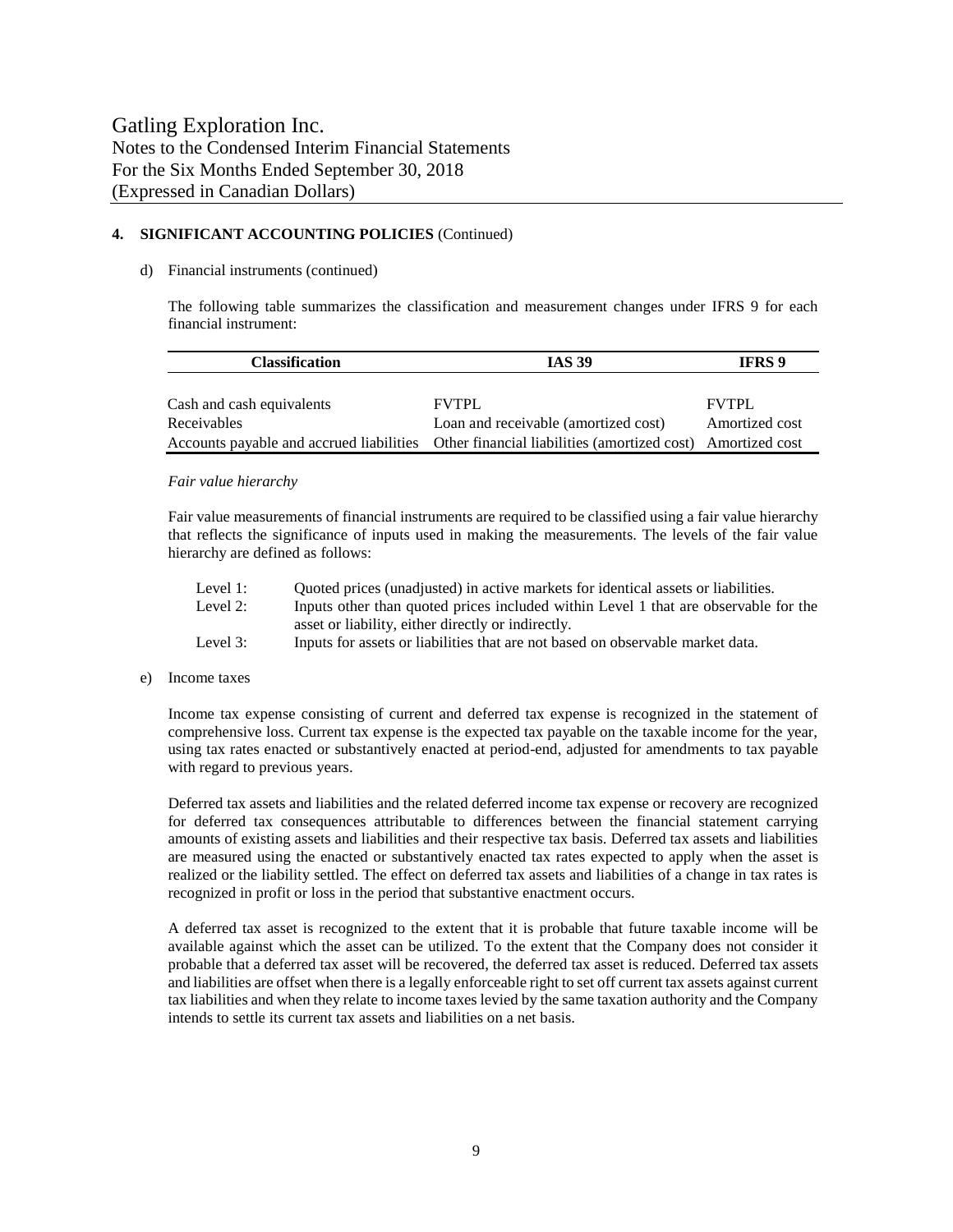#### **4. SIGNIFICANT ACCOUNTING POLICIES** (Continued)

#### f) Share capital

Equity instruments are contracts that give a residual interest in the net assets of the Company. Financial instruments issued by the Company are classified as equity only to the extent that they do not meet the definition of a financial liability or financial asset. The Company's common shares, stock options, share purchase warrants and flow-through shares are classified as equity instruments.

Incremental costs directly attributable to the issue of new shares or options are shown in equity as a deduction, net of tax, from the proceeds.

The Company has adopted a pro rata method with respect to the measurement of shares and warrants issued as private placement units. The pro rata method requires each component to be valued at fair value and an allocation of the total proceeds received based on the pro rata relative values of the components.

The fair value of the common shares is based on the closing quoted bid price on the announcement date and the fair value of the common share purchase warrants is determined at the announcement date using the Black-Scholes option pricing model. The fair value attributed to the warrants is recorded in equity reserves.

#### g) Earnings (loss) per share

The Company presents basic earnings (loss) per share data for its common shares, calculated by dividing the income (loss) attributable to common shareholders of the Company by the weighted average number of shares outstanding during the period. The Company uses the treasury stock method for calculating diluted earnings (loss) per share. Under this method the dilutive effect on earnings per share is calculated on the use of the proceeds that could be obtained upon exercise of options, warrants and similar instruments. It assumes that the proceeds of such exercise would be used to purchase common shares at the average market price during the period. However, the calculation of diluted loss per share excludes the effects of various conversions and exercise of options and warrants that would be anti-dilutive.

#### h) Share-based payments

The Company grants share options to acquire common shares of the Company to directors, officers, employees and consultants. The fair value of share-based payments to employees is measured at grant date, using the Black-Scholes option pricing model, and is recognized over the vesting period for employees using the graded method. Fair value of share-based payments for non-employees is recognized and measured at the date the goods or services are received based on the fair value of the goods or services received. If it is determined that the fair value of goods and services received cannot be reliably measured, the share-based payment is measured at the fair value of the equity instruments issued using the Black-Scholes option pricing model.

For both employees and non-employees, the fair value of share-based payments is recognized as either an expense or as mineral property interests with a corresponding increase in share-based payments reserve. The amount recognized as expense is adjusted to reflect the number of share options expected to vest. Consideration received on the exercise of stock options is recorded in share capital and the related share-based payment in share-based payments reserve is transferred to share capital.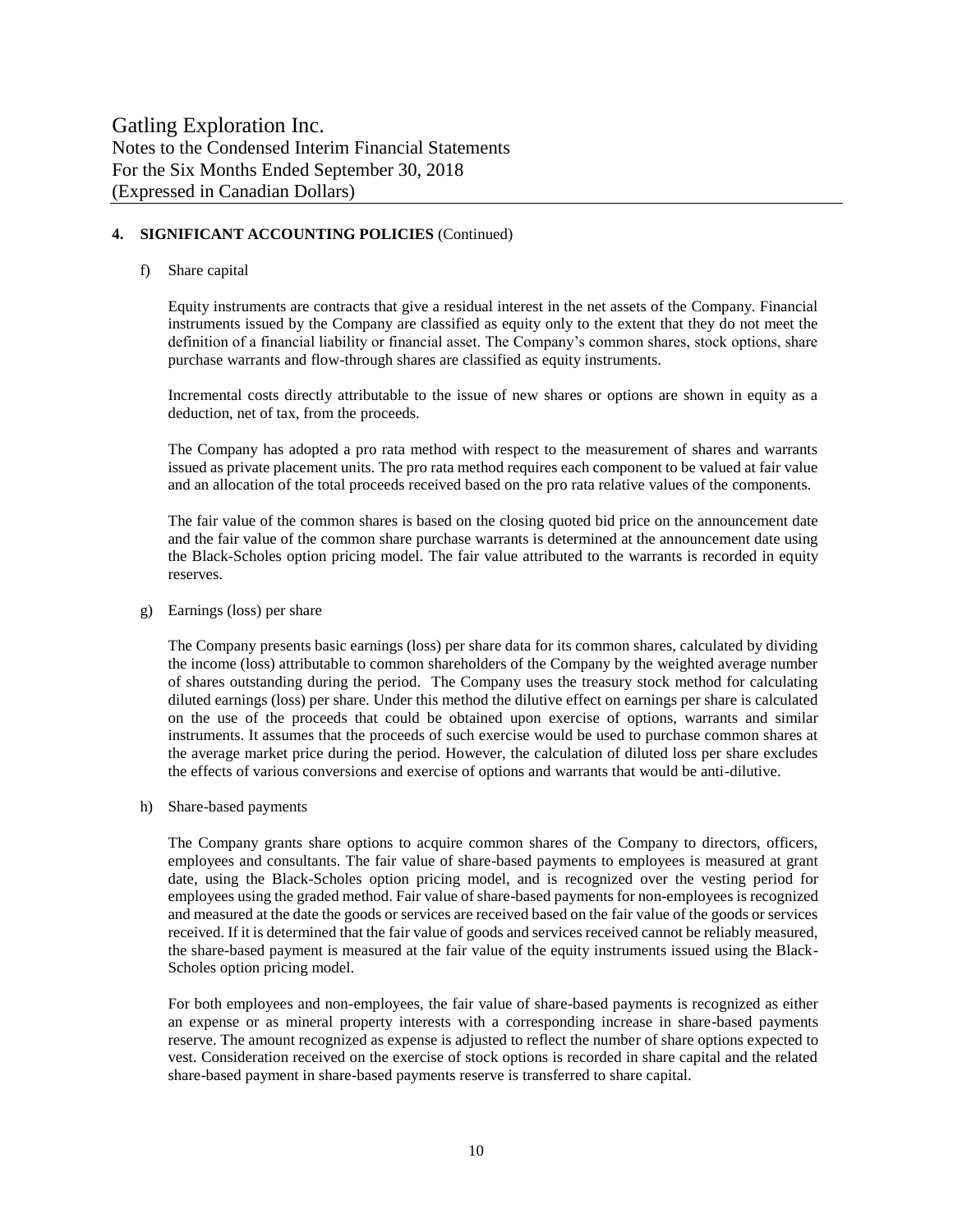#### **4. SIGNIFICANT ACCOUNTING POLICIES** (Continued)

h) Share-based payments (continued)

Where the terms and conditions of options are modified before they vest, the increase in the fair value of the options, measured immediately before and after the modification, is also charged to profit or loss over the remaining vesting period.

Where a grant of options is cancelled and settled during the vesting period, excluding forfeitures when vesting conditions are not satisfied, the Company immediately accounts for the cancellation as an acceleration of vesting and recognizes the amount that otherwise would have been recognized for services received over the remainder of the vesting period. Any payment made to the employee on the cancellation is accounted for as the repurchase of an equity interest except to the extent the payment exceeds the fair value of the equity instrument granted, measured at the repurchase date. Any such excess is recognized as an expense. The amounts recorded in reserves for unexercised share options remain in share-based payments reserve upon their expiry or cancellation.

i) Property, plant and equipment

Property, plant and equipment are stated at cost less accumulated depreciation and impairment losses. The residual value, useful life and depreciation method are evaluated every reporting period and changes to the residual value, estimated useful life or depreciation method resulting from such review are accounted for prospectively. Depreciation is provided for at the following rates per annum:

Equipment 20% declining-balance

j) New accounting standards issued but not yet effective

The Company is currently evaluating the impact that these new accounting standards are expected to have on its financial statements.

#### *IFRS 16 Leases*

IFRS 16 specifies how an IFRS reporter will recognize, measure, present and disclose leases. The standard provides a single lessee accounting model, requiring lessees to recognize assets and liabilities for all leases unless the lease term is twelve months or less or the underlying asset has a low value. Lessors continue to classify leases as operating or finance, with IFRS 16's approach to lessor accounting substantially unchanged from its predecessor, IAS 17 *Leases*. The standard was issued in January 2016 and is effective for annual periods beginning on or after January 1, 2019.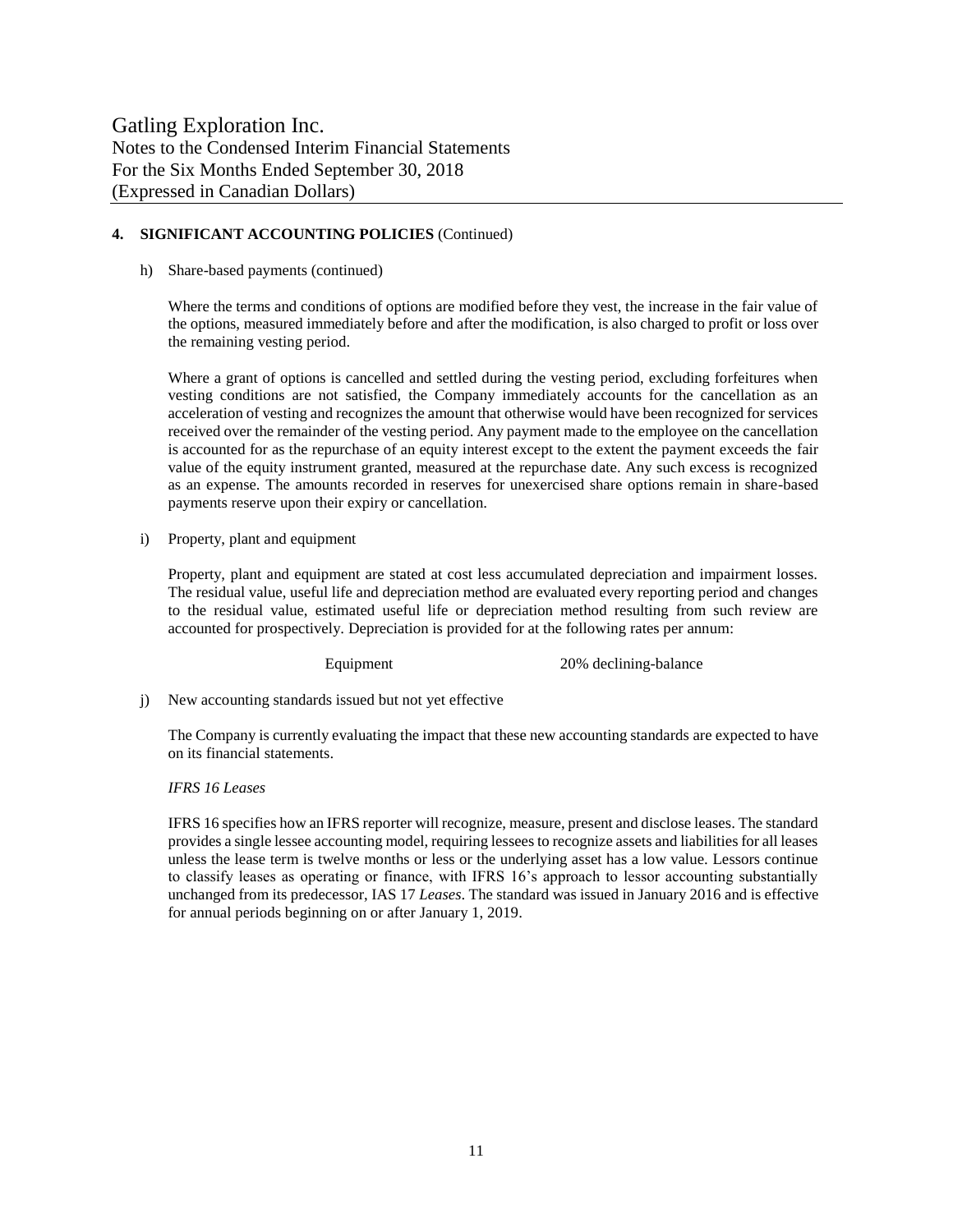#### **5. CRITICAL ACCOUNTING ESTIMATES AND JUDGMENTS**

The Company makes estimates and assumptions about the future that affect the reported amounts of assets and liabilities. Estimates and judgments are continually evaluated based on historical experience and other factors, including expectations of future events that are believed to be reasonable under the circumstances. In the future, actual experience may differ from these estimates and assumptions.

The effect of a change in an accounting estimate is recognized prospectively by including it in comprehensive income/loss in the year of the change, if the change affects that year only, or in the year of the change and future years, if the change affects both.

#### *Critical judgments in applying accounting policies*

Information about critical judgments in applying accounting policies that have the most significant risk of causing material adjustment to the carrying amounts of assets and liabilities recognized in the financial statements within the next fiscal year are discussed below.

a) Title to mineral property interests

Although the Company has taken steps to verify title to mineral properties in which it has an interest, these procedures do not guarantee the Company's title. Such properties may be subject to prior agreements or transfers and title may be affected by undetected defects.

b) Income taxes

Significant judgment is required in determining the provision for income taxes. There are many transactions and calculations undertaken during the ordinary course of business for which the ultimate tax determination is uncertain. The Company recognizes liabilities and contingencies for anticipated tax audit issues based on the Company's current understanding of the tax law. For matters where it is probable that an adjustment will be made, the Company records its best estimate of the tax liability including the related interest and penalties in the current tax provision. Management believes they have adequately provided for the probable outcome of these matters; however, the final outcome may result in a materially different outcome than the amount included in the tax liabilities.

In addition, the Company recognizes deferred tax assets relating to tax losses carried forward to the extent that it is probable that taxable profit will be available against which a deductible temporary difference can be utilized. This is deemed to be the case when there are sufficient taxable temporary differences relating to the same taxation authority and the same taxable entity that are expected to reverse in the same year as the expected reversal of the deductible temporary difference, or in years into which a tax loss arising from the deferred tax asset can be carried back or forward. However, utilization of the tax losses also depends on the ability of the taxable entity to satisfy certain tests at the time the losses are recouped.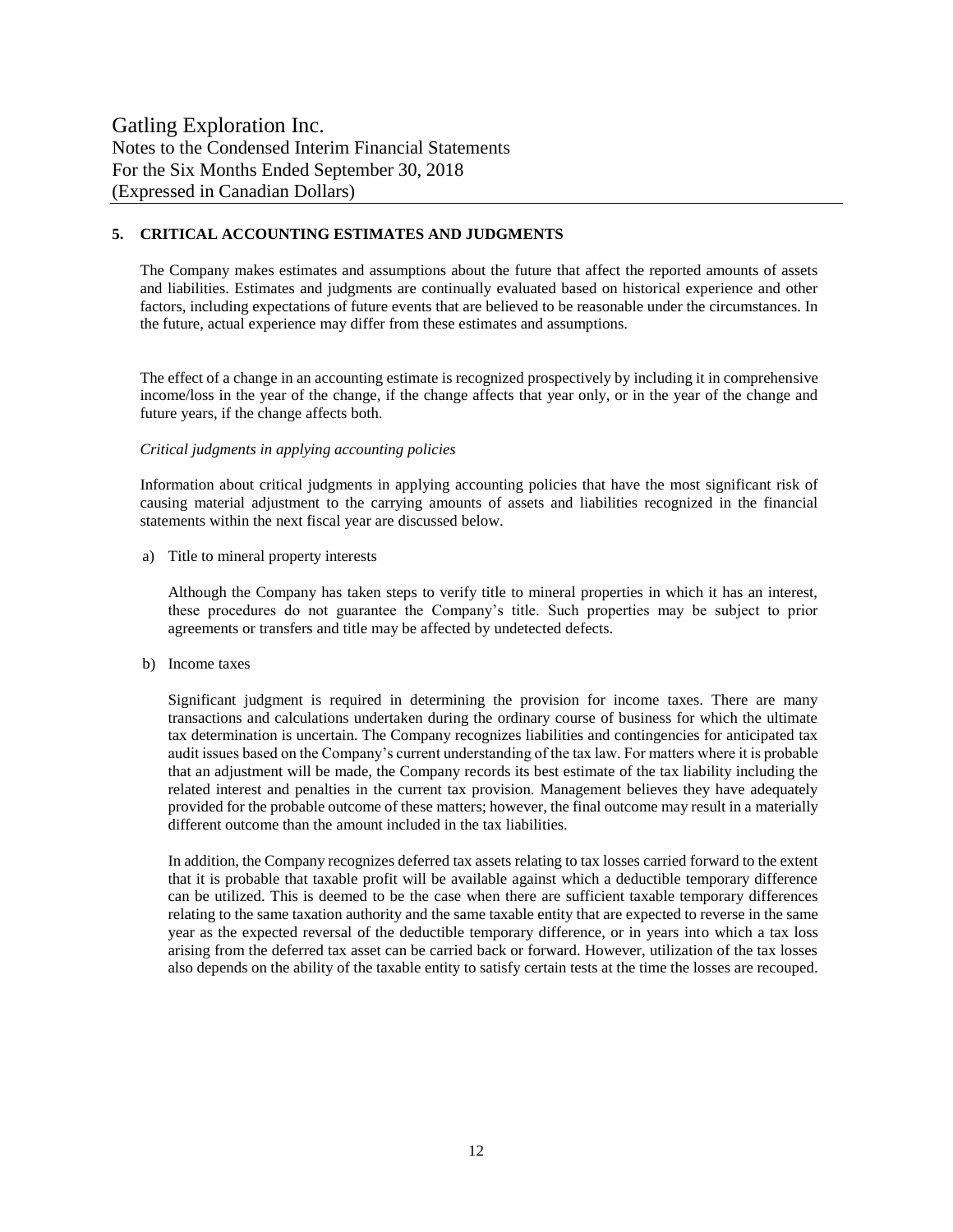#### **5. CRITICAL ACCOUNTING ESTIMATES AND JUDGMENTS** (Continued)

#### c) Going concern risk assessment

The Company's ability to continue its operations and to realize its assets at their carrying values is dependent upon its ability to fund its existing acquisition and exploration commitments on its exploration and evaluation projects when they come due, which would cease to exist if the Company decides to terminate its commitments, and to cover its operating costs. The Company may be able to generate working capital to fund its operations by the sale of its exploration and evaluation assets or raising additional capital through equity markets. However, there is no assurance it will be able to raise funds in the future. These financial statements do not give effect to any adjustments required to realize its assets and discharge its liabilities in other than the normal course of business and at amounts different from those reflected in the accompanying financial statements.

#### *Key source of estimation uncertainty*

The following are key assumptions concerning the future and other key sources of estimation uncertainty that have a significant risk of resulting in material adjustments to the financial statements.

#### Decommissioning liabilities

Rehabilitation provisions have been created based on the Company's internal estimates. Assumptions, based on the current economic environment, have been made that management believes are a reasonable basis upon which to estimate the future liability. These estimates take into account any material changes to the assumptions that occur when reviewed regularly by management. Estimates are reviewed annually and are based on current regulatory requirements. Significant changes in estimates of contamination, restoration standards and techniques will result in changes to provisions from year to year. Actual rehabilitation costs will ultimately depend on future market prices for the rehabilitation costs, which will reflect the market condition at the time the rehabilitation costs are actually incurred.

The final cost of the currently recognized rehabilitation provisions may be higher or lower than currently provided for. As at September 30, 2018, the Company has no known rehabilitation requirements, and accordingly, no provision has been made.

#### **6. FINANCIAL INSTRUMENTS**

Financial instruments are agreements between two parties that result in promises to pay or receive cash or equity instruments. The Company classifies its financial instruments as follows: cash and cash equivalents are classified as FVTPL; receivables as amortized cost; and accounts payable and accrued liabilities as amortized cost. The carrying values of these instruments approximate their fair values due to their short term to maturity.

The following table sets forth the Company's financial assets measured at fair value by levels within the fair value hierarchy:

| <b>September 30, 2018</b> | Level 1     | Level 2 |   | <b>Level 3</b> | Total       |  |  |
|---------------------------|-------------|---------|---|----------------|-------------|--|--|
|                           |             |         |   |                |             |  |  |
| Cash and cash equivalents | \$6,809,762 |         | - |                | \$6,829,762 |  |  |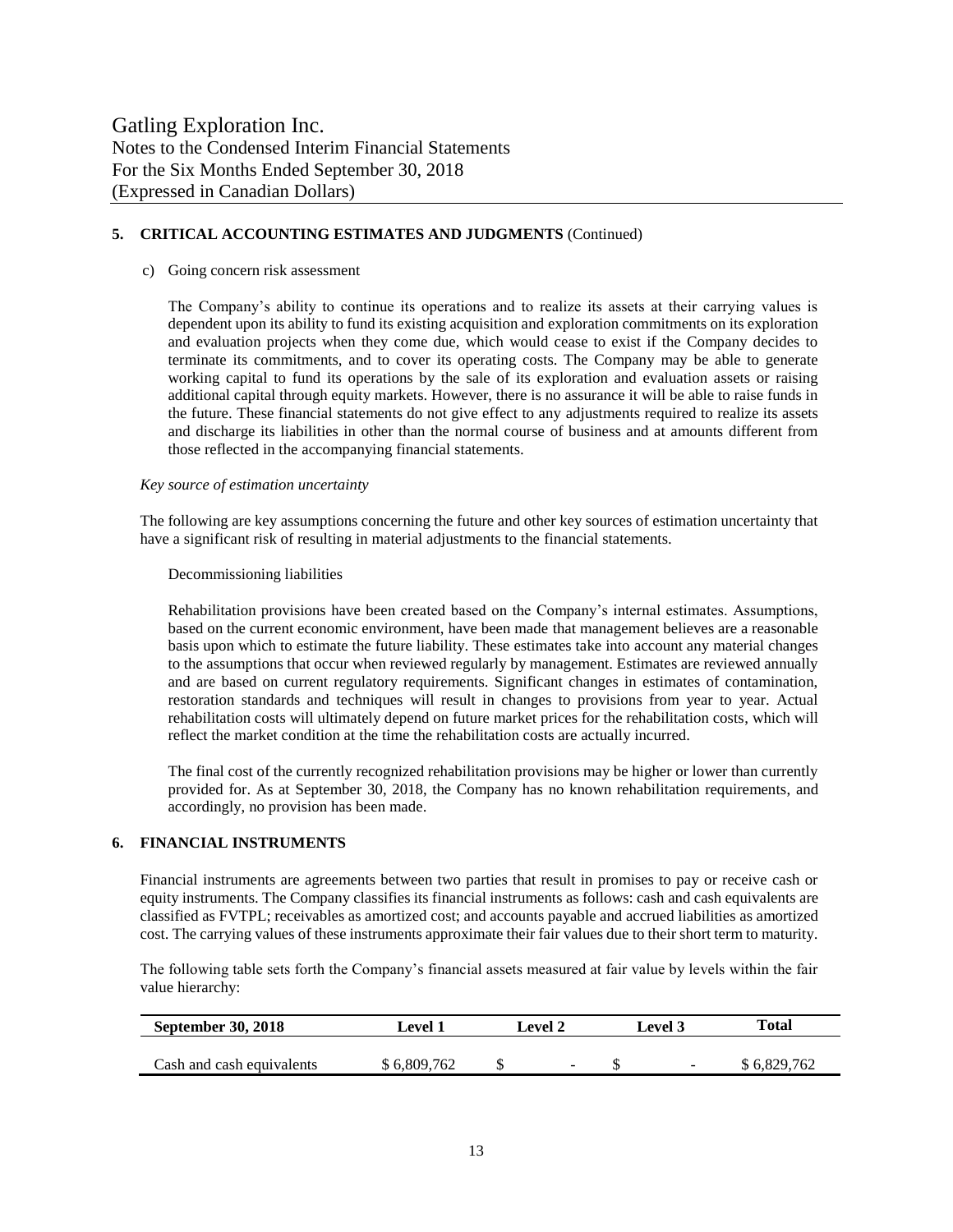#### **6. FINANCIAL INSTRUMENTS** (Continued)

The Company has exposure to the following risks from its use of financial instruments:

- Credit risk;
- Liquidity risk; and
- Market risk.
- a) Credit risk

Credit risk is the risk that one party to a financial instrument will cause a financial loss for the other party by failing to discharge an obligation. The Company manages credit risk, in respect of cash and cash equivalents, by placing it at major Canadian financial institutions. The Company has minimal credit risk.

b) Liquidity risk

Liquidity risk is the risk that the Company will not be able to meet its financial obligations as they fall due. The Company's approach to managing liquidity is to ensure, as far as possible, that it will always have sufficient liquid funds to meet its liabilities when due, under both normal and stressed conditions, without incurring unacceptable losses or risking damage to the Company's reputation. The contractual financial liabilities of the Company as of September 30, 2018 equal \$32,751. All of the liabilities presented as accounts payable are due within 30 days of the reporting date.

c) Market risk

Market risk is the risk that changes in market prices, such as foreign exchange rates and interest rates, will affect the Company's income or the value of its holdings of financial instruments. The objective of market risk management is to manage and control market risk exposures within acceptable parameters, while optimizing the return on capital.

- *i) Currency risk* The Company has no funds held in a foreign currency, and as a result, is not exposed to significant currency risk on its financial instruments at period-end.
- *ii) Interest rate risk –* Interest rate risk is the risk that future cash flows will fluctuate as a result of changes in market interest rates. Interest earned on cash and cash equivalents is at nominal interest rates, and therefore, the Company does not consider interest rate risk to be significant. The Company has no interest-bearing financial liabilities.
- *iii) Other price risk –* Other price risk is the risk that the fair value or future cash flows of a financial instrument will fluctuate due to changes in market prices, other than those arising from interest rate risk. The Company is exposed to other price risk on its marketable securities.
- d) Capital management

The Company considers its capital to be comprised of shareholders' equity.

The Company manages the capital structure and makes adjustments to it in light of changes in economic conditions and the risk characteristics of the underlying assets. To maintain or adjust the capital structure, the Company may attempt to issue new shares. Although the Company has been successful at raising funds in the past through the issuance of share capital, it is uncertain whether it will continue this method of financing due to the current difficult market conditions.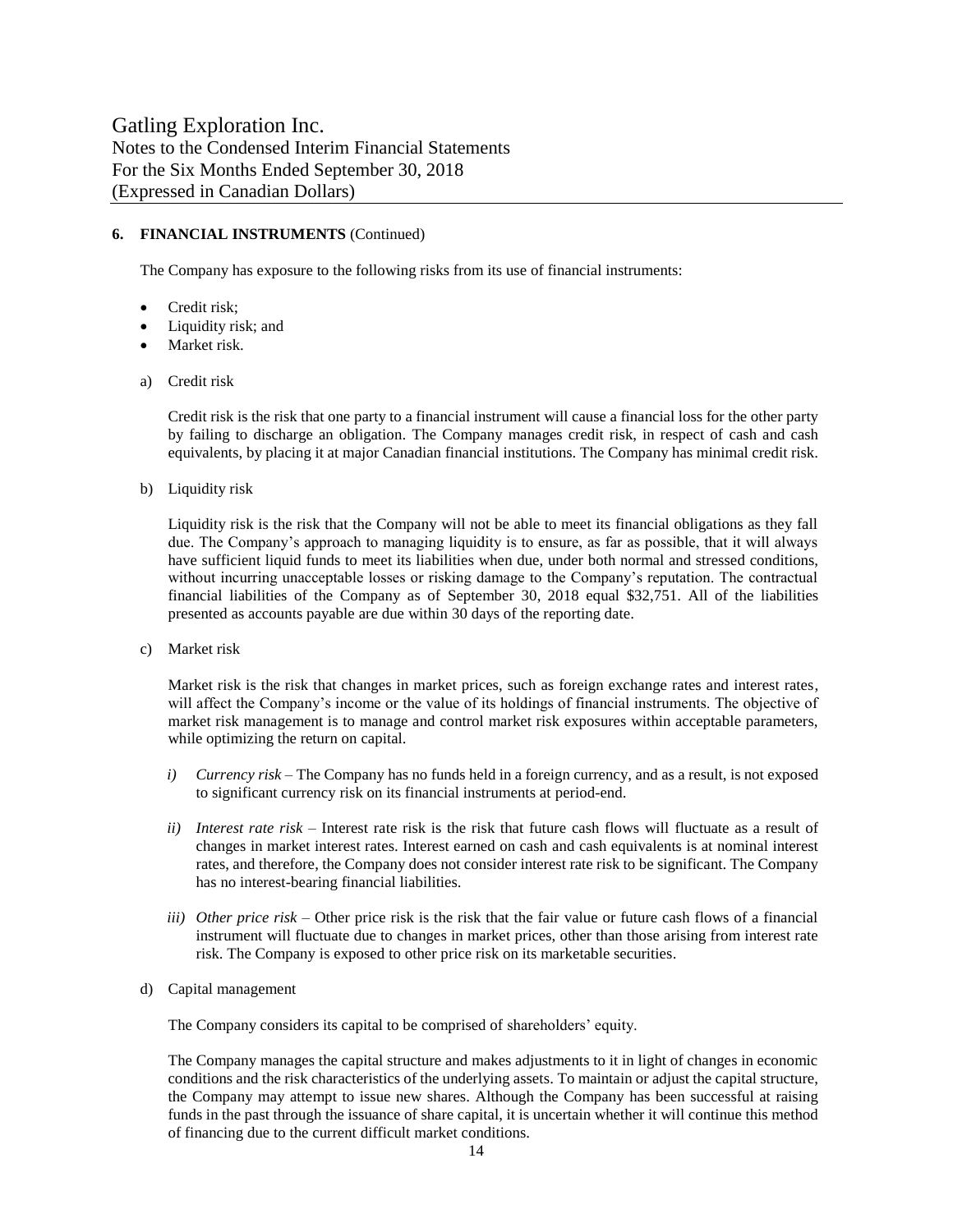#### **6. FINANCIAL INSTRUMENTS (Continued)**

d) Capital management (continued)

In order to facilitate the management of its capital requirements, the Company prepares expenditure budgets that are updated as necessary depending on various factors, including successful capital deployment and general industry conditions.

Management reviews the capital structure on a regular basis to ensure that the above objectives are met. There have been no changes to the Company's approach to capital management during the six months ended September 30, 2018. The Company is not subject to externally imposed capital requirements.

#### **7. EQUIPMENT**

|                                         |    | Equipment |
|-----------------------------------------|----|-----------|
|                                         |    |           |
| Cost                                    |    |           |
| Balance, March 31, 2017 and 2018        | \$ |           |
| Additions                               |    | 155,387   |
| Balance, September 30, 2018             | \$ | 155,387   |
|                                         |    |           |
| <b>Depreciation</b>                     |    |           |
| Balance, March 31, 2017 and 2018        | \$ |           |
| Depreciation                            |    |           |
| Balance, September 30, 2018             | \$ |           |
|                                         |    |           |
| Net book value, March 31, 2017 and 2018 | \$ |           |
| Net book value, September 30, 2018      | S  | 155,387   |

#### **8. EXPLORATION AND EVALUATION ASSETS**

a) Larder Lake Project

On September 24, 2018, as part of the Arrangement, the Company received a 100% interest in the Larder Lake Project, located in Ontario. One claim includes a 1.5% NSR, of which 1% may be repurchased by the Company for \$750,000.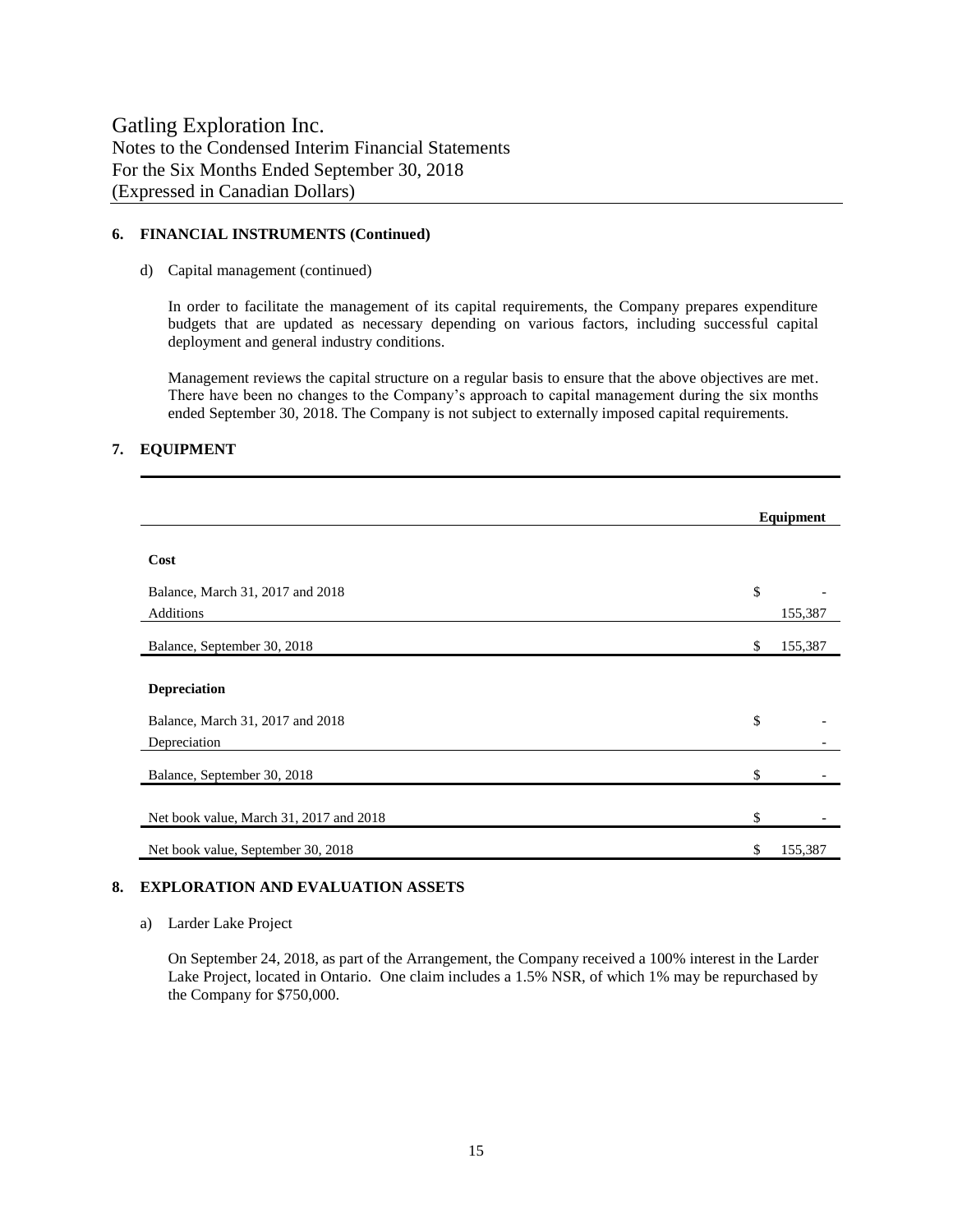#### **8. EXPLORATION AND EVALUATION ASSETS (Continued)**

A summary of exploration and evaluation expenditures for the six months ended September 30, 2018 and the year ended March 31, 2018 are as follows:

|                                   | <b>Larder Lake Project</b> |           |  |
|-----------------------------------|----------------------------|-----------|--|
| Balance, March 31, 2017           | \$                         | 5,481,545 |  |
|                                   |                            |           |  |
| <b>Acquisition Costs</b>          |                            |           |  |
| Claim maintenance                 |                            | 104,160   |  |
| <b>Total Acquisition Costs</b>    |                            | 104,160   |  |
|                                   |                            |           |  |
| <b>Property Exploration Costs</b> |                            |           |  |
| Camp and other costs              |                            | 14,046    |  |
| Geological                        |                            | 33,431    |  |
| <b>Total Exploration Costs</b>    |                            | 47,477    |  |
|                                   |                            |           |  |
| Balance, March 31, 2018           |                            | 5,633,182 |  |
|                                   |                            |           |  |
| <b>Acquisition Costs</b>          |                            |           |  |
| Claim maintenance                 |                            | 13,023    |  |
| <b>Total Acquisition Costs</b>    |                            | 13,023    |  |
|                                   |                            |           |  |
| <b>Property Exploration Costs</b> |                            |           |  |
| Camp and other costs              |                            | 2,884     |  |
| Geological                        |                            | 54,728    |  |
| <b>Total Exploration Costs</b>    |                            | 57,612    |  |
|                                   |                            |           |  |
| Balance, September 30, 2018       | \$                         | 5,703,817 |  |

#### **9. RELATED PARTY TRANSACTIONS**

There was no key management compensation for the Company. These amounts of key management compensation represent the allocation of Bonterra's key management compensation on a pro rata basis.

|                              | <b>Six Months Ended</b><br><b>September 30, 2018</b> | <b>Six Months Ended</b><br><b>September 30, 2017</b> |  |        |
|------------------------------|------------------------------------------------------|------------------------------------------------------|--|--------|
| Management and director fees |                                                      | 19.100                                               |  | 16.600 |
| Professional fees            |                                                      | 5,250                                                |  | 2,000  |
| Share-based payments         |                                                      | Nil                                                  |  | 86,036 |

Included in accounts payable at September 30, 2018 was \$8,789 (March 31, 2018 - \$nil) for the recovery of shared expenses from a company with common management and directors.